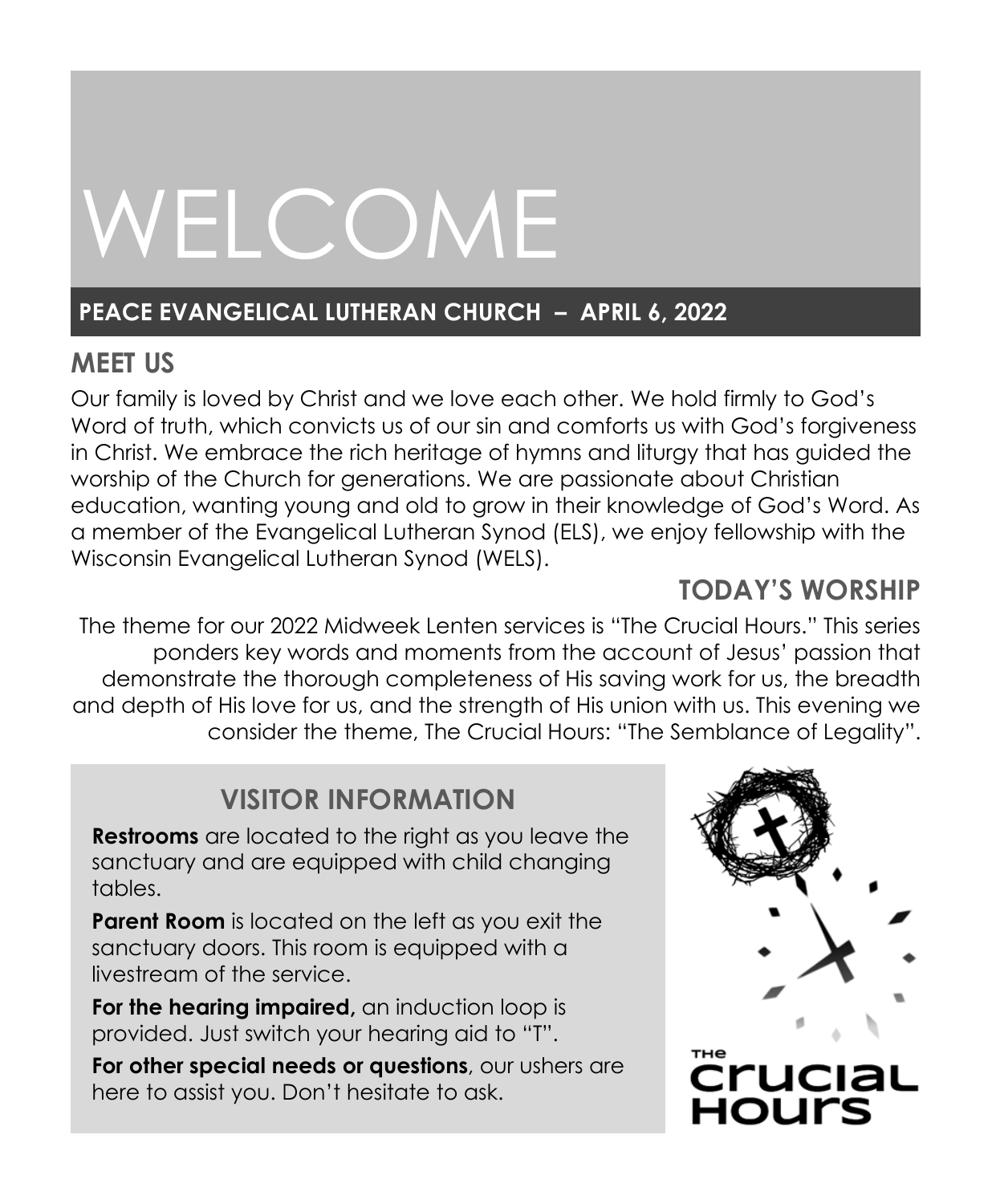# DIVINE SERVICE VESPERS

## **WE COME BEFORE THE LORD**

**HYMN Sweet the Moments, Rich in Blessing** | ELH 300

### **CONFESSION OF SIN**

Dearly beloved! We have come together in the presence of God our heavenly Father, to render thanks for the great benefits that we have received at His hand, to set forth His most worthy praise, to hear His holy Word, and to ask for ourselves and on behalf of others, those things that are necessary for our life and salvation. O come, let us worship Him! Let us kneel and bow down before Him. Let us confess our sins with penitent hearts, and obtain forgiveness by His infinite grace and mercy.

**Almighty and most merciful Father, we have strayed from Your ways like lost sheep. We have followed the devices and desires of our hearts. We have offended against Your holy law. We have done those things which we should not have done, and we have not done those things which we should have done. Have mercy on us, O Lord! Spare us and restore us, according to the promises You have declared to us in Jesus Christ, our Lord. For His sake grant that we may live a godly, righteous, and sober life, to the glory of Your holy name.**

The almighty and merciful Lord has granted us pardon and forgiveness of all our sins, grace for true repentance and amendment of life, and the comfort of the Holy Spirit. Amen.

### **VERSICLES**

O Lord, open my lips.

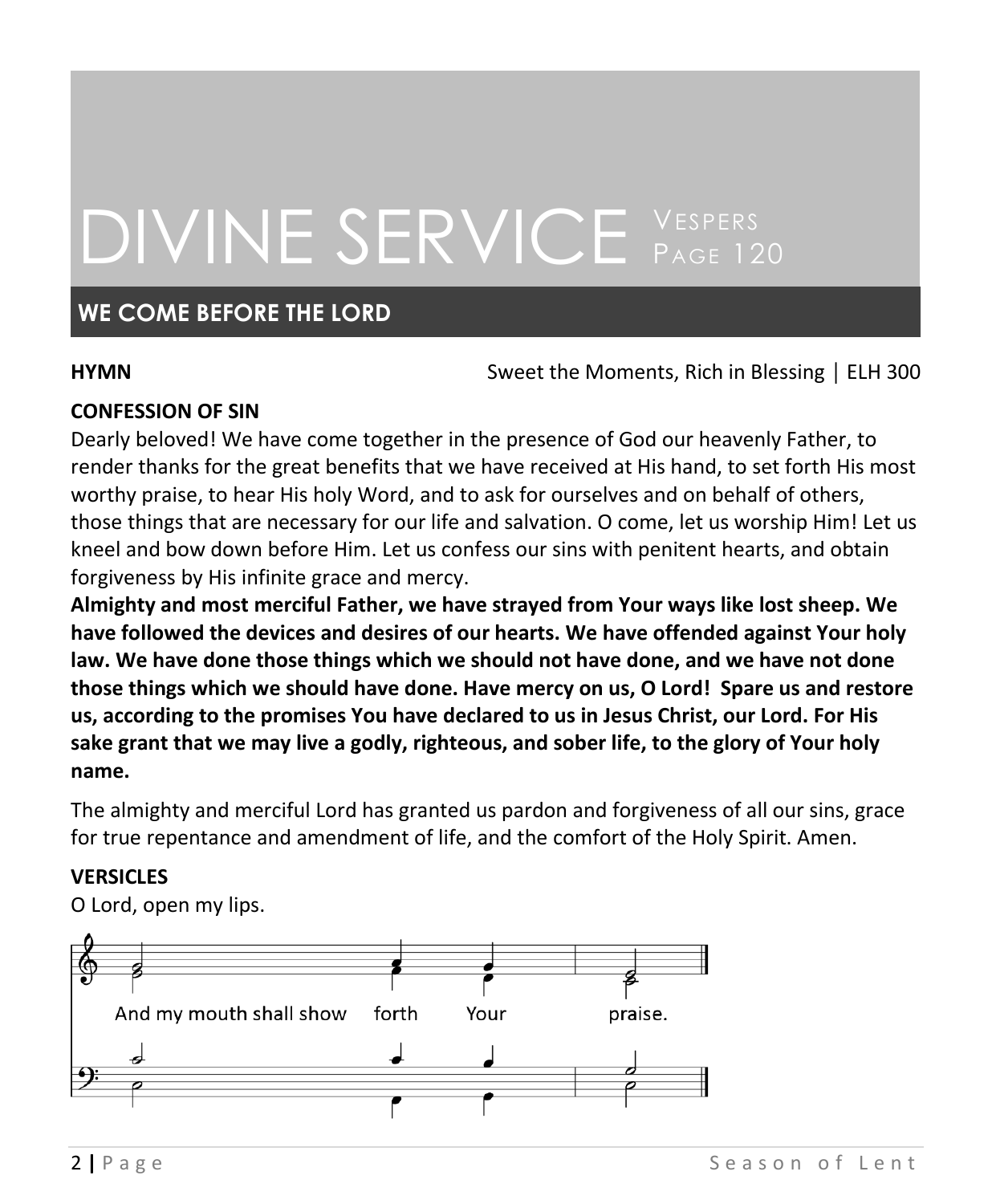Make haste, O God, to deliver me.

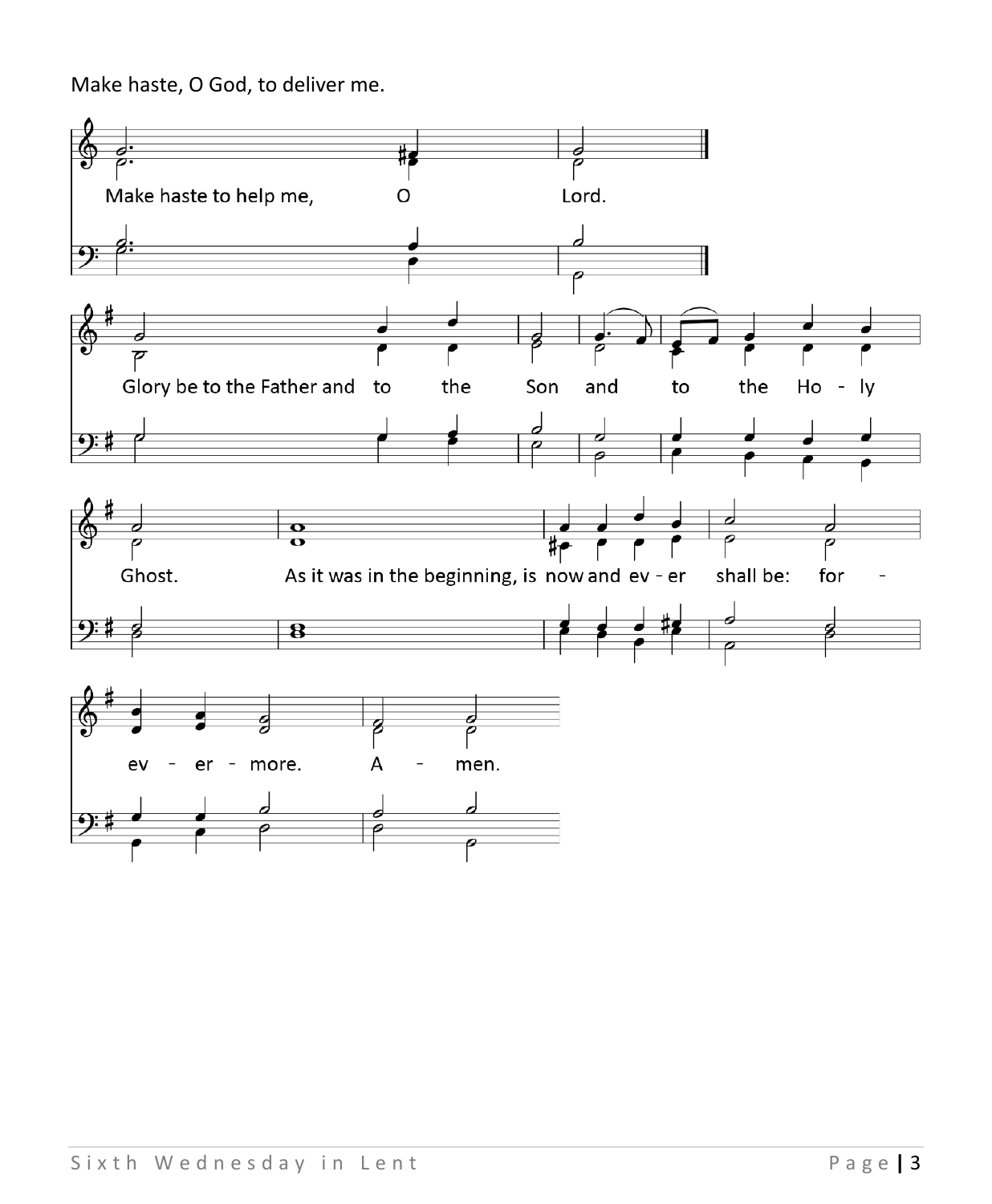## **WE HEAR GOD'S WORD Evangelical Heritage Version © 2019**

#### **PSALMODY** PSALMODY





Out of the depths I cry to you, O LORD;\* O Lord, hear my voice.

Let your ears be attentive\* to my cry for mercy.

If you, O LORD, kept a record of sins,\* O Lord, who could stand?

But with you there is forgiveness;\* therefore you are feared.

#### Refrain

I wait for the LORD and in his Word I put my hope.\* My soul waits for the Lord more than watchmen wait for the morning.

O Israel, put your hope in the LORD,\* for with the LORD is unfailing love and with him is full redemption.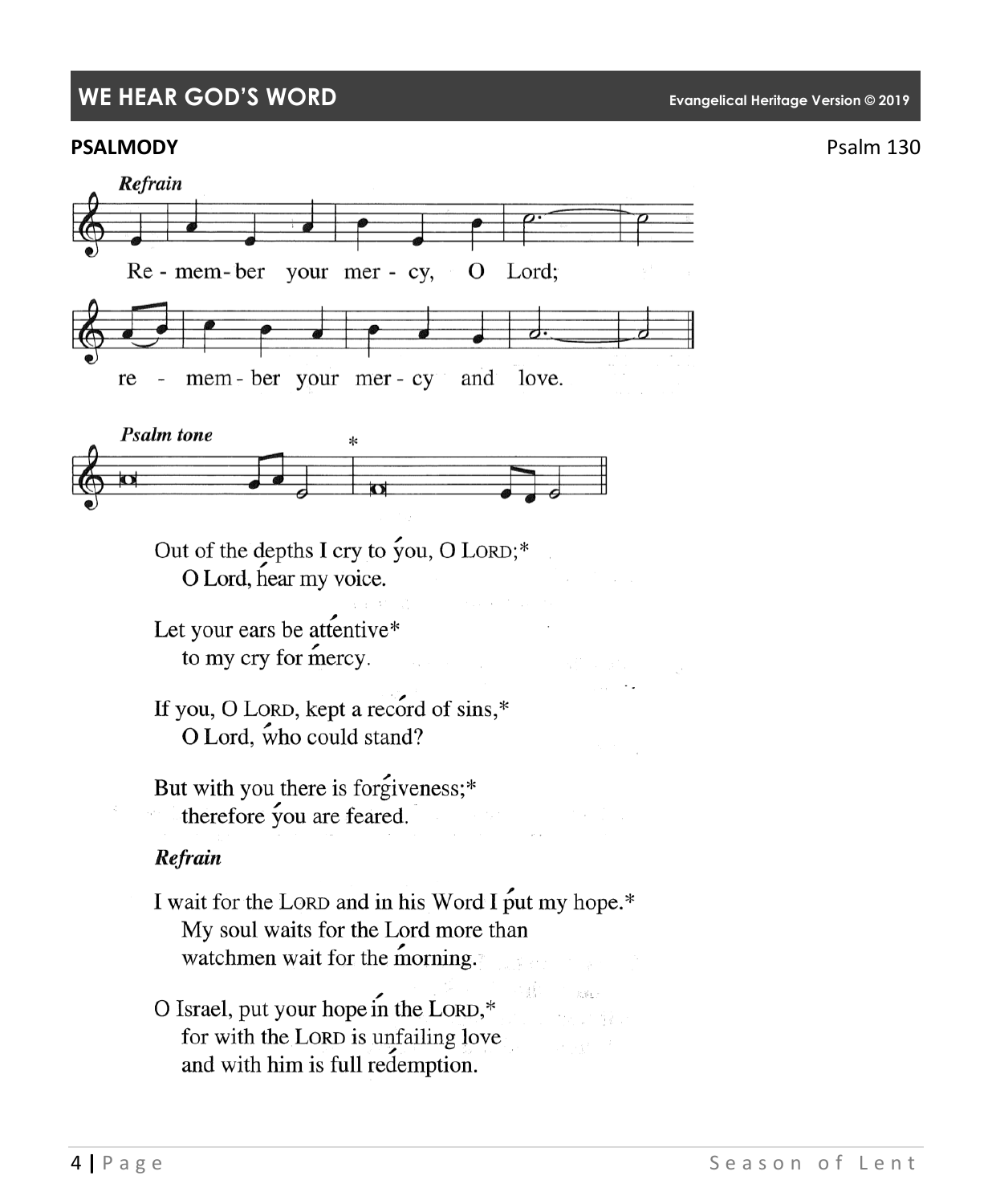

Refrain

From Christian Worship: A Lutheran Hymnal, NPH © 1993. Reprinted under OneLicense.net A-721927.

#### **THE PASSION HISTORY OFOUR LORD JESUS CHRIST**

**HYMN** O Dearest Jesus │ ELH 292

Verses 1-2 – All Verse 3 – Men Verse 4 – Women Verse 5 – All

**SERMON** The Crucial Hours: "The Semblance of Legality" | Luke 22:66-71 EHV

 $66$ As soon as it was day, the council of the elders of the people met together, both the chief priests and experts in the law. They brought him into their Sanhedrin and said, <sup>67</sup> "If you are the Christ, tell us." But he said to them, "If I tell you, you will not believe, <sup>68</sup>and if I ask you, you will not answer me or release me. <sup>69</sup>But from now on, the Son of Man will be seated at the right hand of the power of God." <sup>70</sup>They all said, "Are you then the Son of God?" He said to them, "I am what you are saying."  $71$ Then they said, "Why do we need any more testimony? For we ourselves have heard it from his own mouth!"

# **WE GIVE THANKS**

# **HYMN** Not All the Blood of Beasts │ ELH 305

#### **VERSICLE**

Let my prayers rise before You as incense:

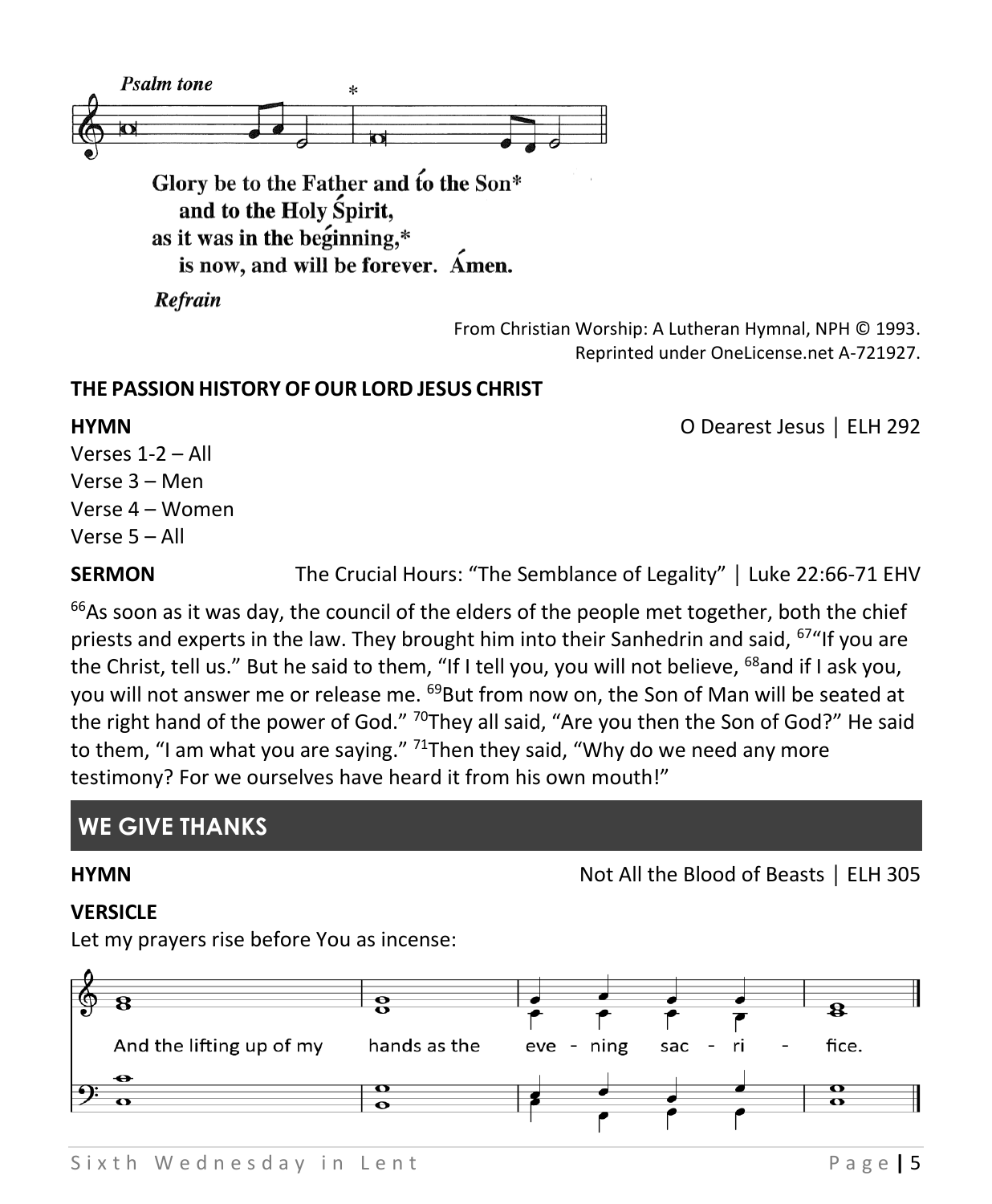#### **PRAYER OF THE CHURCH**

#### **OFFERING AND FRIENDSHIP REGISTER**

**KYRIE**

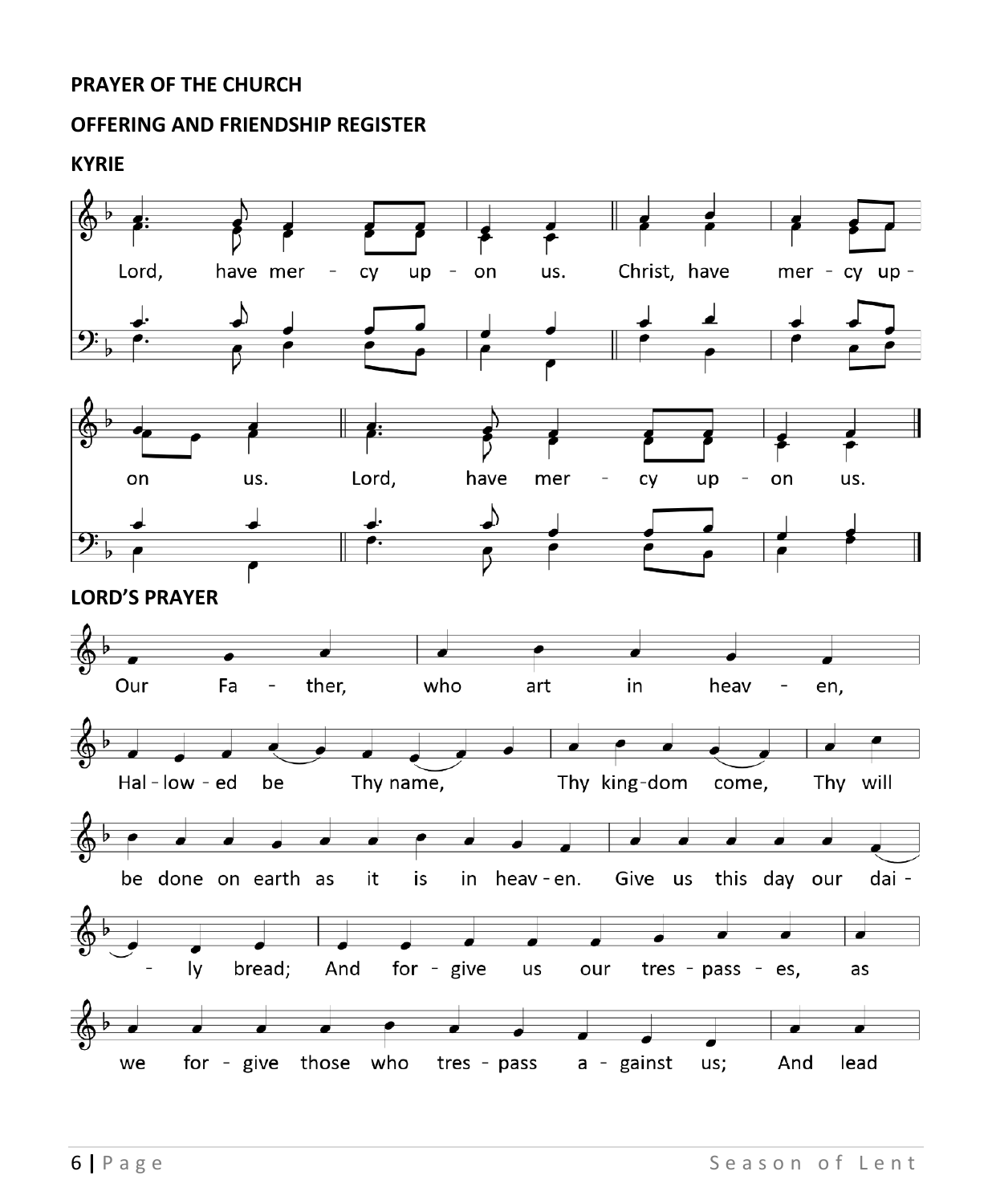

#### **THE COLLECT**

Abide with us, Lord, for it is toward evening and the day is far spent. Abide with us and with Your whole Church. Abide with us in the end of the day, in the end of our life, and in the end of the world. Abide with us with Your grace and goodness, with Your holy Word and Sacrament, with Your strength and blessing. Abide with us when the night of affliction and temptation comes upon us, the night of fear and despair when death shall come. Abide with us and with all the faithful through time and eternity.



**THE BENEDICAMUS** Let us bless the Lord.